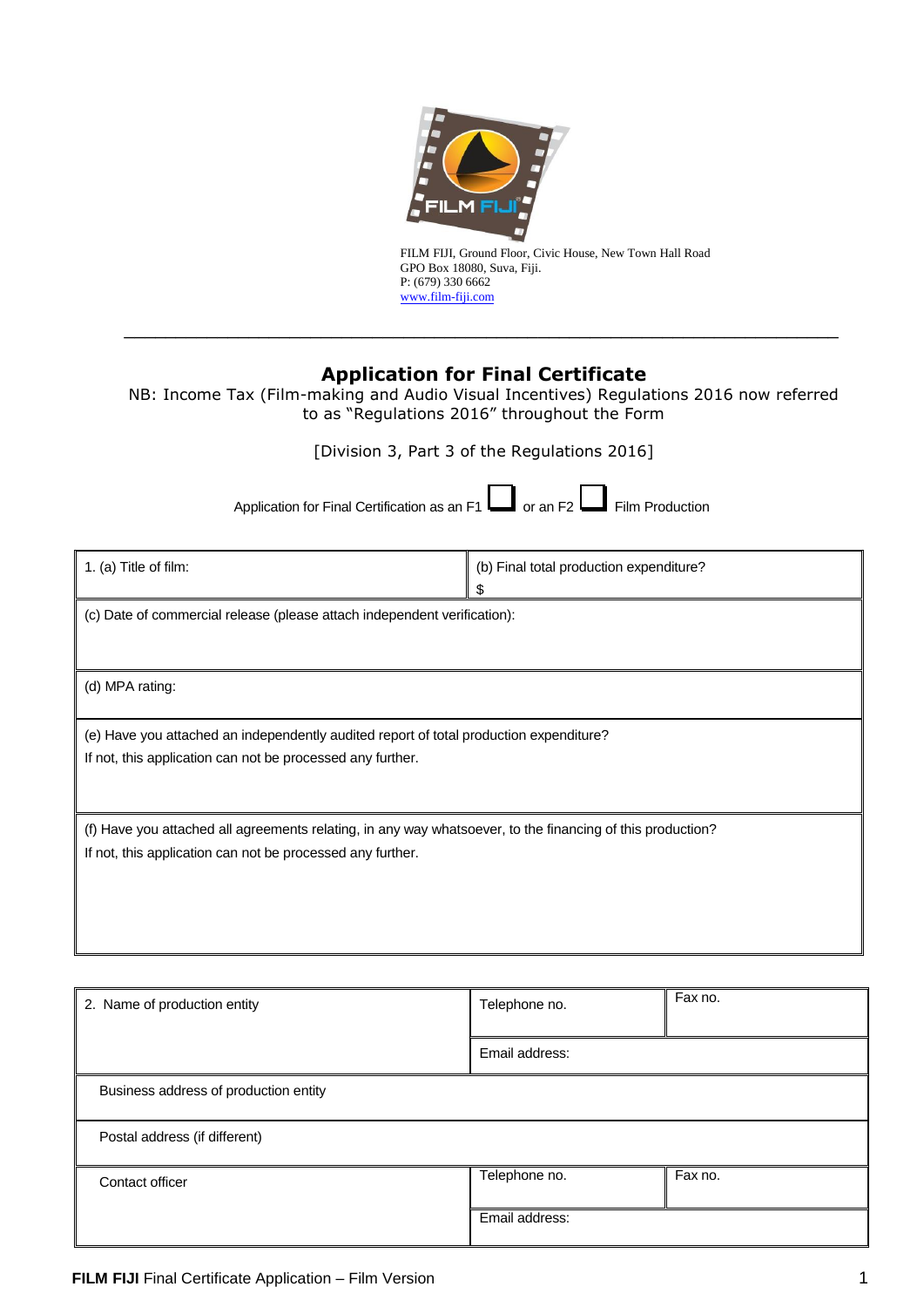#### **ELIGIBLE FILM**

### **F1 and F2 QUALIFICATIONS**

3**.** Was 100% of the production budget deposited in an audio-visual account prior to the commencement of the production? (section 371(a))

| <b>J</b> NO |  |  |
|-------------|--|--|

4. Has a Collection Agent or Film Fiji approved alternative been appointed to collect gross international and domestic revenues?

(section 371(b)) Please attach a copy of the Collection Account Agreement.

**YES** 

**NO YES**

5. Has the audio visual production levy been paid? If so, please attach a receipt section 37 1(c))

6. Are there any scenes or characters in the film that may be deemed by Film Fiji to be culturally derogative in its portrayal of the Fiji Islands or the people of the Fiji Islands? (section 371(e))



NO YES

If YES, please outline briefly below the scene/character and your justification for its inclusion in the film

| <b>Scene / Character</b> | <b>Justification</b> |
|--------------------------|----------------------|
|                          |                      |
|                          |                      |
|                          |                      |
|                          |                      |

- 7. Was the film produced by the production entity? (section 37 1(e))
- 8. Have you submitted a completion bond from a company at arm's length to the production company and approved by Film Fiji as an acceptable completion bond company? (section 37 1(g)) If not, this application can not be processed any further.



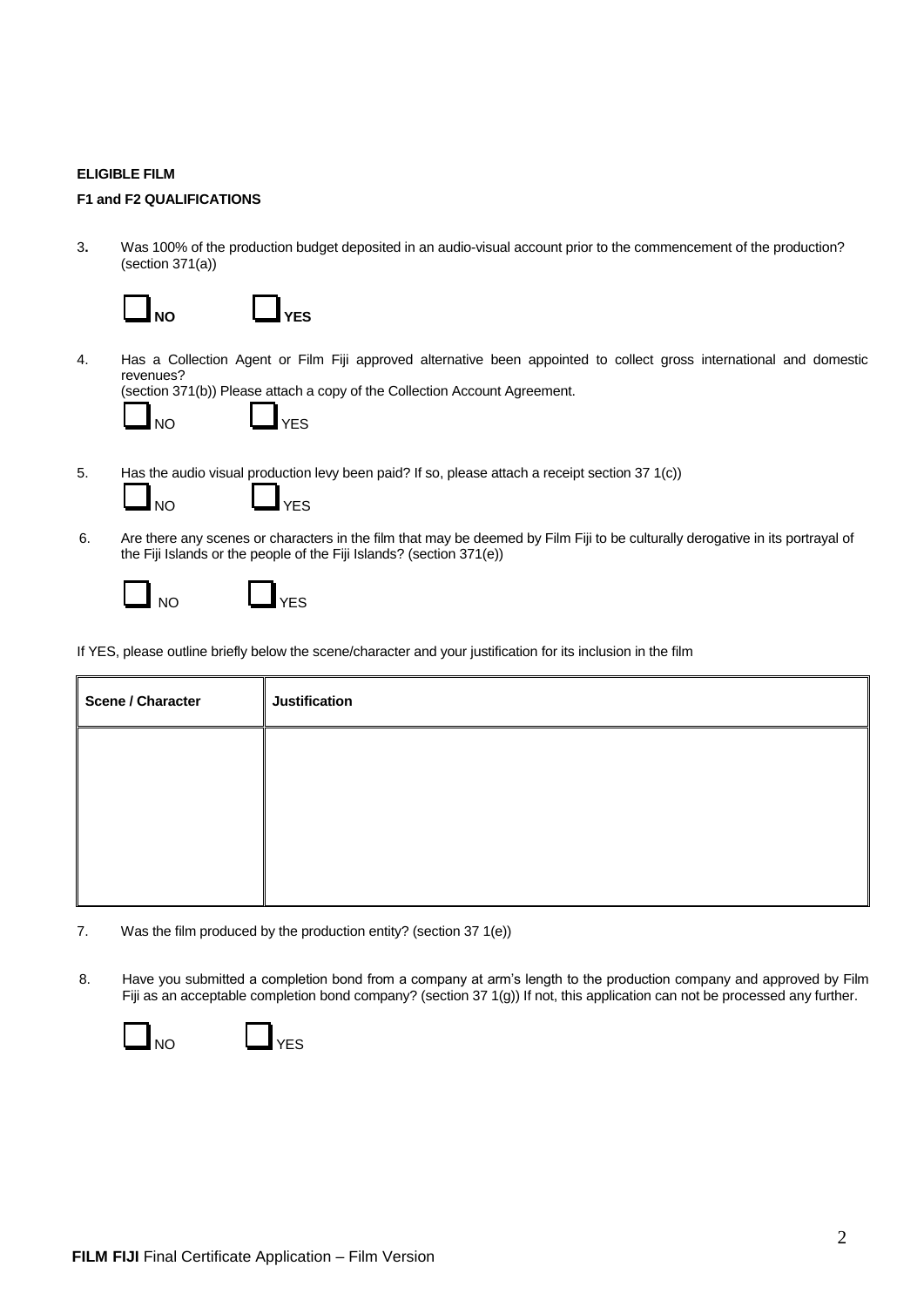- 9. Please write 'Yes' or 'No' as appropriate after the question, below. If you answer in the negative to any of the following questions, this application can not be processed any further.
- (a) Did the budget contain fees or costs which are not commercial?

(b) Did the production entity in its best endeavours used suitably qualified Fiji Islands employees and facilities and locations?

(c) Did producer fees and overheads paid to the production entity for services of production exceed 12½% of the total budget?

(d) Were expenses paid to the production entity or non-arm's length parties associated with the production genuine and reasonable reimbursement of costs?

(e) Were approved financing charges and approved marketing materials costs spent in accordance with Part 3 of the Regulations 2016?

(f) Were all expenses, allowances, wages and fees for service in the budget commercial and paid for services rendered on the audio-visual production?

10. Have you provided to Film Fiji a completion bond certificate confirming compliance with subsections 37 1(h)(i), (ii), (iii), (iv), (v), (vi) of the Regulations 2016? (section 37 1(h)) If not, this application can not be processed any further.



- 11. Was this production completed within 24 months from the granting of the Provisional Certificate? (section 37 1(h)(v) NO LUYES
- 12. Was commercial distribution established in Fiji? (section 36(1)(b)(i)).



Please indicate how many international markets were established for commercial distribution? and please provide supporting documentation

Was the film broadcast by way of:







Attach supporting agreements and/or documentation from exhibitions/distributors.

13. Was the principal purpose of the completed film or any part of thereof the PROMOTION in any way of a product or service or the image and reputation of a business, institution, organisation or group?



YES - if YES, outline promotional aspect:.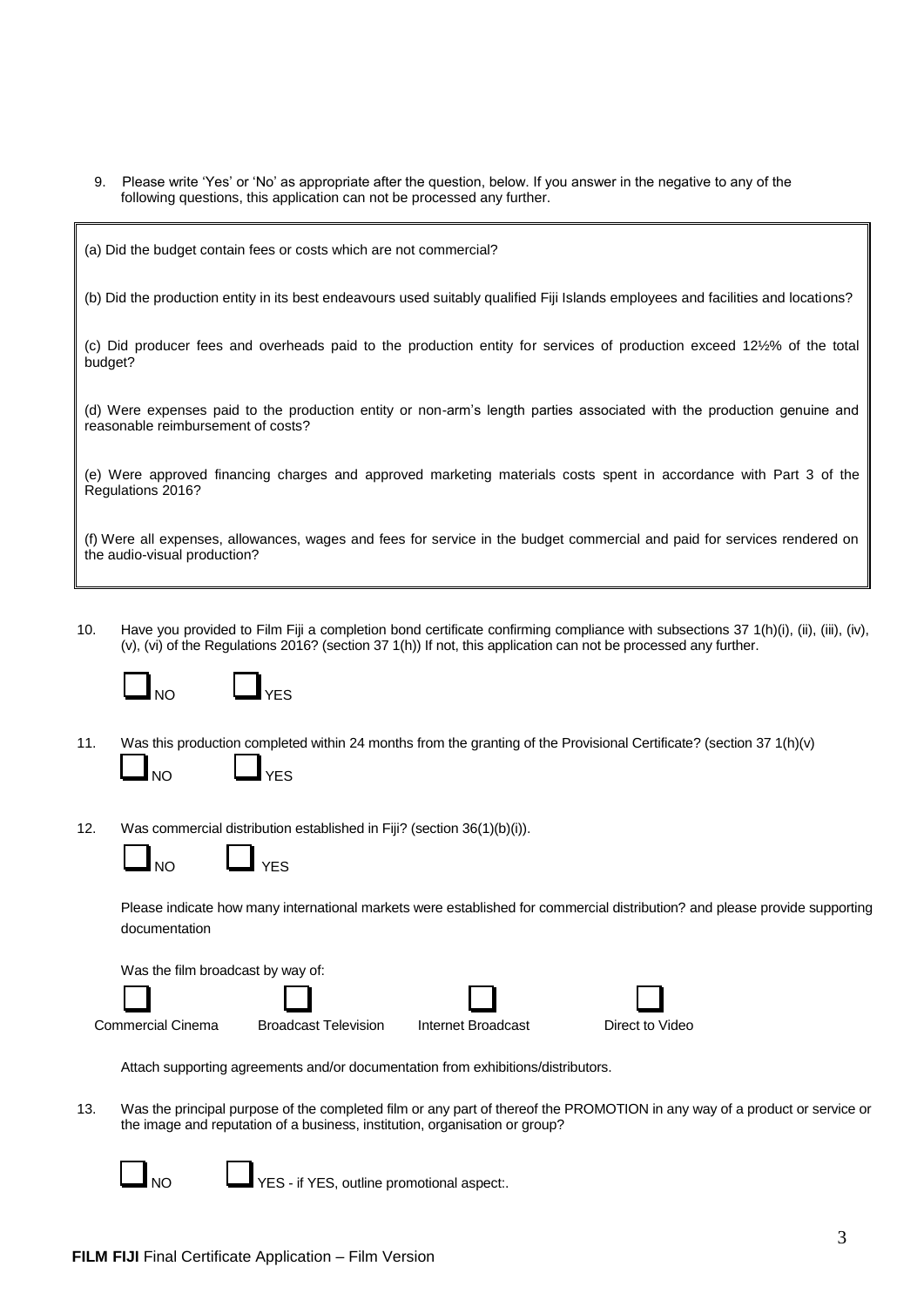14. Was the completed film or any part thereof SPONSORED OR COMMISSIONED by any business, institution, organisation or group?



NO YES - if YES, outline details including name of organisation etc:

15. Does the completed film contain any RECORD OF A PUBLIC EVENT, in whole or in part, including sporting activity, theatrical performance, artistic performance or any other activity, performance or event?



NO YES - if YES, describe the public event(s) and indicate the percentage of principal photography represented by the event(s) in the box below:

#### **FIJIAN FILM**

16. Briefly describe the subject matter of the completed film:

%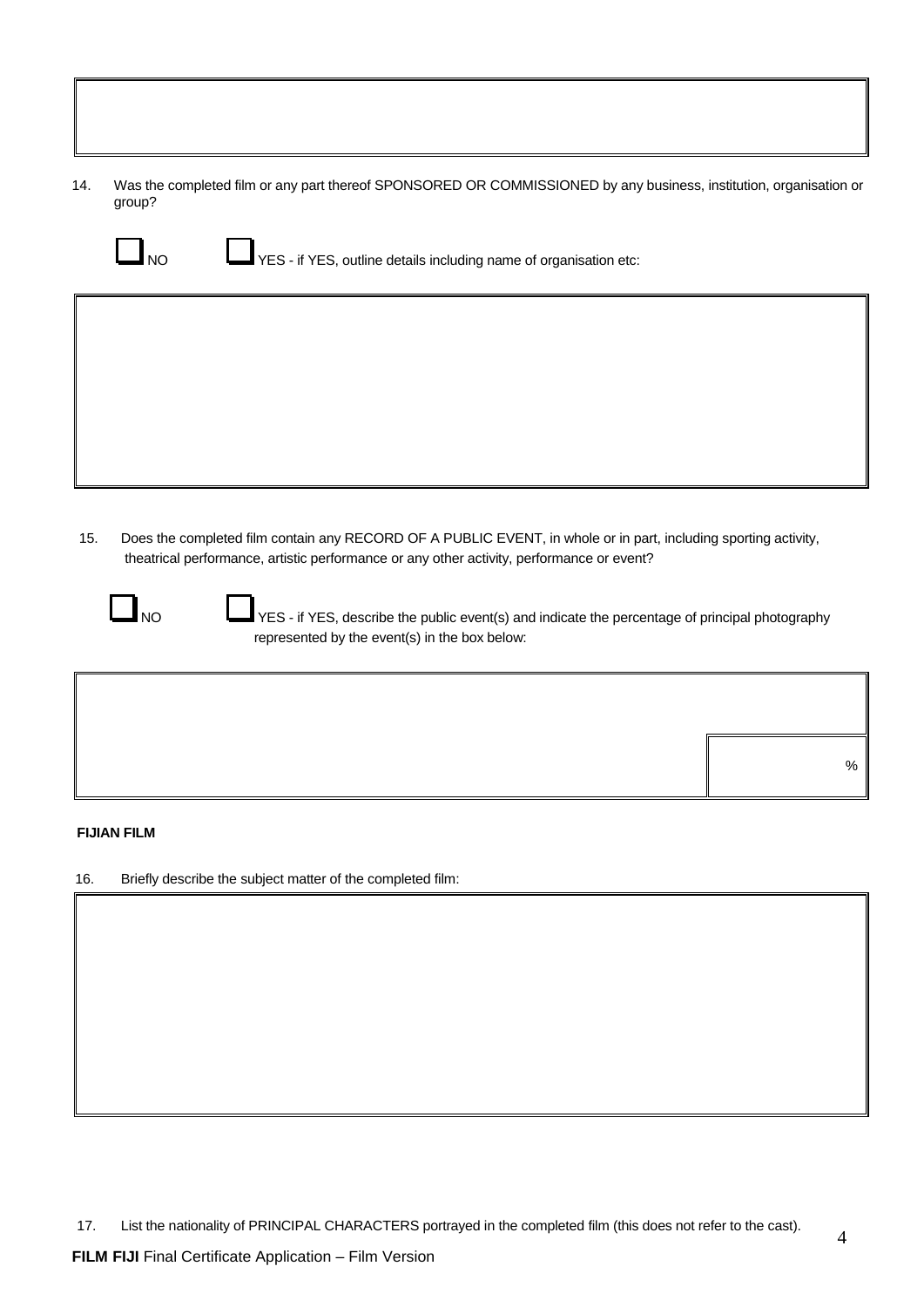| <b>Character Portrayed</b> | Nationality | <b>Character Portrayed</b> | Nationality |
|----------------------------|-------------|----------------------------|-------------|
|                            |             |                            |             |
|                            |             |                            |             |
|                            |             |                            |             |
|                            |             |                            |             |
|                            |             |                            |             |
|                            |             |                            |             |

18. Are there any NON-FIJIAN SETTINGS in the completed film (this does not refer to the location for shooting)?



NO YES - if YES, what percentage of the film will be set outside Fiji? Describe the settings.

19. Who were the SCRIPTWRITER(S)?

| <b>Name</b> | <b>Nationality</b> | <b>Country of Residency</b><br>for last two years (from<br>date of application) if not<br>Fiji | Periods and dates of residency |
|-------------|--------------------|------------------------------------------------------------------------------------------------|--------------------------------|
|             |                    |                                                                                                |                                |

- 20. Was the script/treatment based on source material eg novel, short-story, play, existing script or research material OTHER THAN THE WORK OF THE SCRIPTWRITER(S) NAMED IN 19 above?
	-

 $\Box$  NO  $\Box$  YES - if YES, attach copy of the material and state:

| Title of existing source material | Author's name | <b>Nationality</b> |
|-----------------------------------|---------------|--------------------|
|                                   |               |                    |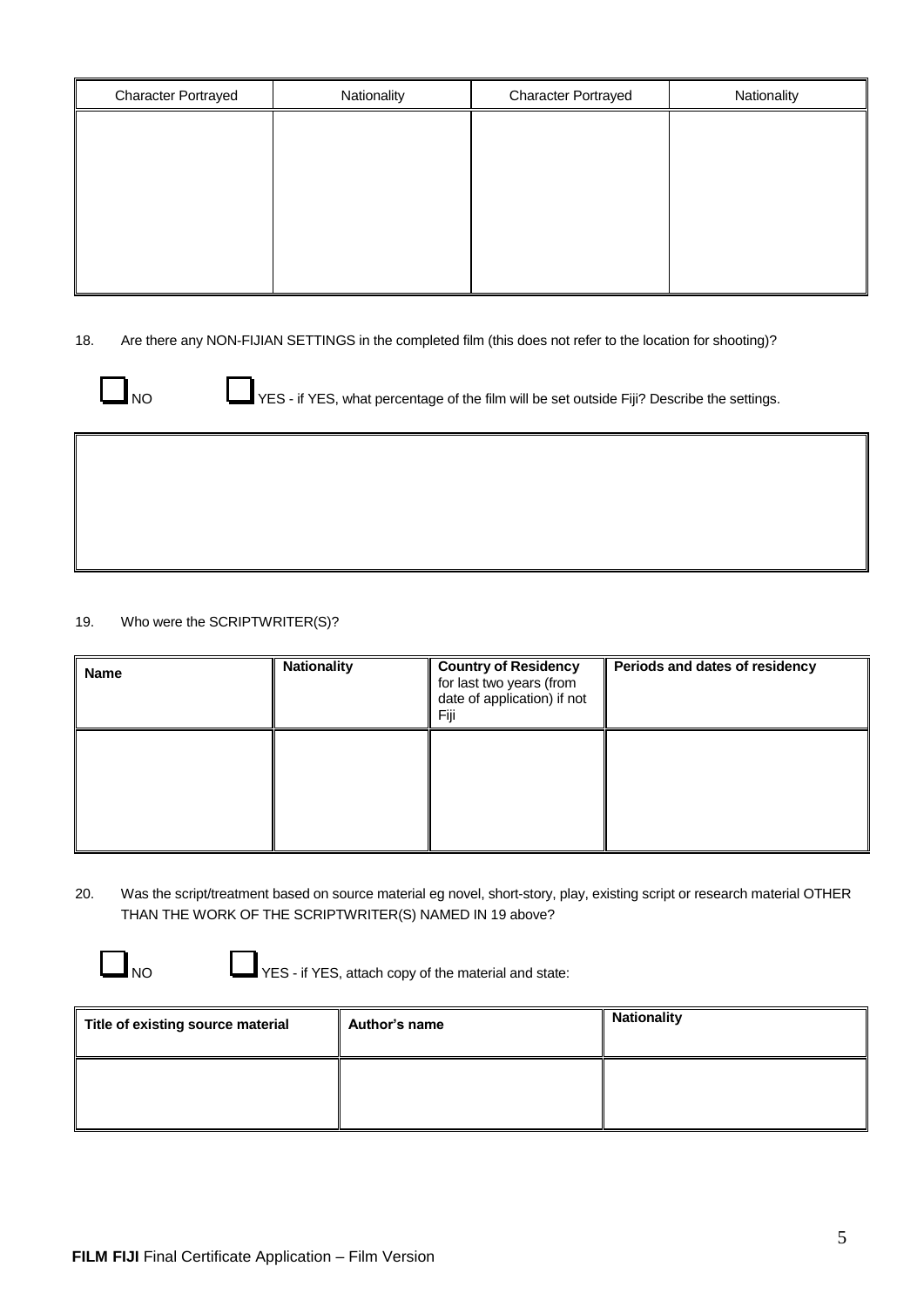| <b>Country</b> | <b>Periods and Dates of Residency</b> |
|----------------|---------------------------------------|
|                |                                       |
|                |                                       |
|                |                                       |

# 21. Did any NON-RESIDENT PERSON contribute directly to the development of the script or treatment for the completed film?

O YES - if YES, state contributor's:

| <b>Name</b> | <b>Nationality</b> | <b>Country of Residency for last</b><br>two years (from date of<br>application) if not Fiji | Periods and dates of residency |
|-------------|--------------------|---------------------------------------------------------------------------------------------|--------------------------------|
|             |                    |                                                                                             |                                |

## Nature of contribution

22. Is any non-resident person entitled to receive, or has received, any PAYMENT IN CONNECTION WITH THE ACQUISITION, DEVELOPMENT OR EXPLOITATION OF THE CONCEPT FOR THE COMPLETED FILM OR ITS SCRIPT/TREATMENT?

NO VES-if YES, state:

| Name | <b>Nationality</b> | <b>Country of Residency for last</b><br>two years (from date of<br>application) if not Fiji | Periods and dates of residency |
|------|--------------------|---------------------------------------------------------------------------------------------|--------------------------------|
|      |                    |                                                                                             |                                |

AMOUNT of payment made or to be made and PURPOSE of payment. Please attach a copy of any relevant agreement

| Purpose |  |
|---------|--|
|         |  |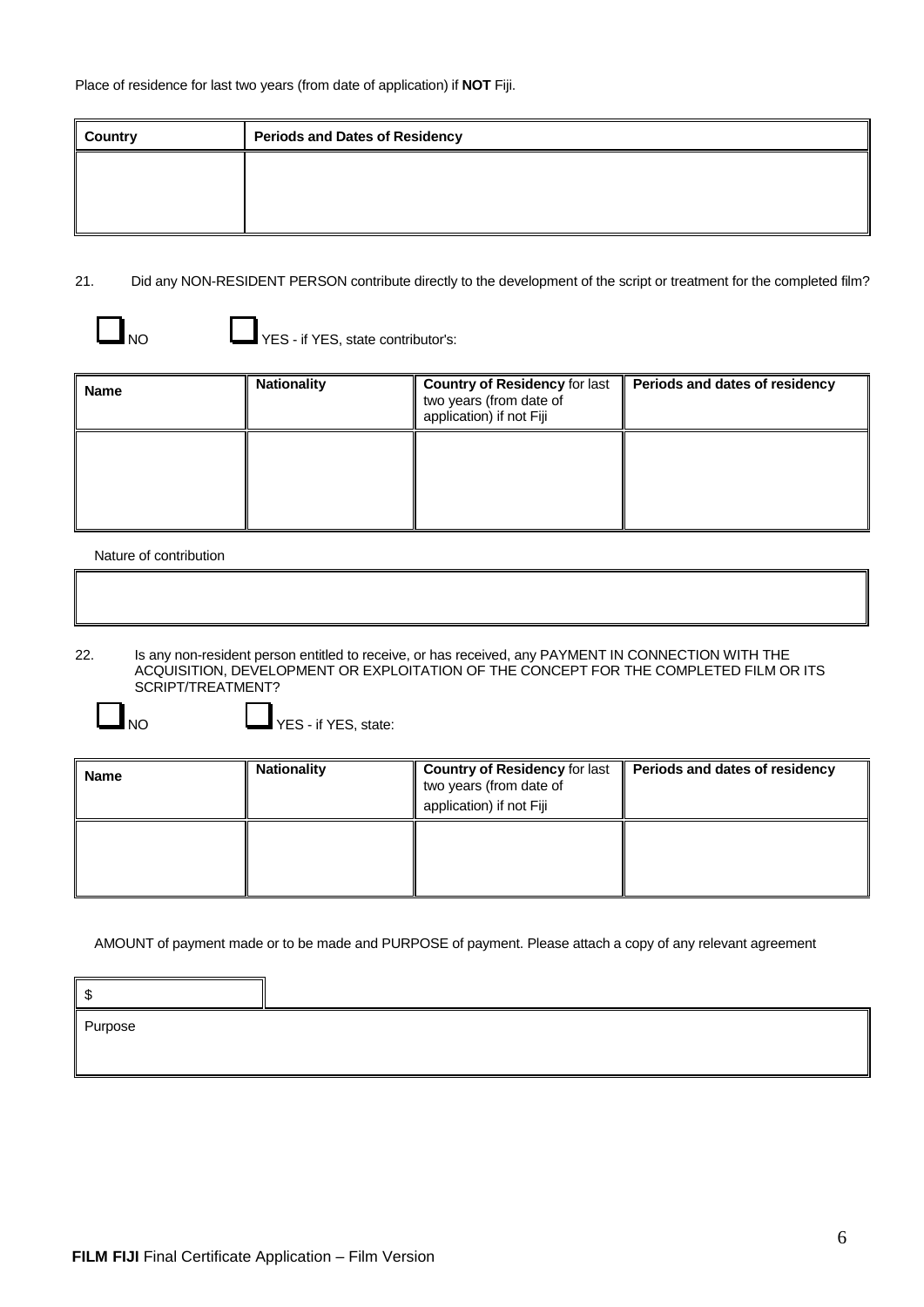### 23. If any, what percentage of the PRODUCTION was completed outside Fiji?

| <b>Production stage</b>     | % outside Fiji | <b>Weeks outside</b><br><b>Fiji</b> | <b>Location outside Fiji</b> |
|-----------------------------|----------------|-------------------------------------|------------------------------|
| Research and<br>development |                |                                     |                              |
| Pre-production              |                |                                     |                              |
| Principal photography       |                |                                     |                              |
| Post production             |                |                                     |                              |
| <b>Rushes Processing</b>    |                |                                     |                              |
| <b>TOTAL</b>                |                |                                     |                              |

## 24. Refer to Q.23, above - give reasons for PRODUCTION outside Fiji

25. Complete the CAST LIST attached at **SCHEDULE '1'**.

26. Complete the CREW LIST attached at **SCHEDULE '2'**.

27. Type of Production entity.

| Person | Company | Partnership | Other - (describe below) |
|--------|---------|-------------|--------------------------|
|        |         |             |                          |
|        |         |             |                          |
|        |         |             |                          |

28. Where the production entity is a COMPANY complete **SCHEDULE '3'**.

29. Where the production entity is a PARTNERSHIP complete **SCHEDULE '4'**.

## 30. Who are, or will be, THE BENEFICIAL OWNERS OF THE COPYRIGHT in the completed film

| Copyright owners | <b>Nationality</b> | <b>Place of residence</b> |
|------------------|--------------------|---------------------------|
|                  |                    |                           |
|                  |                    |                           |
|                  |                    |                           |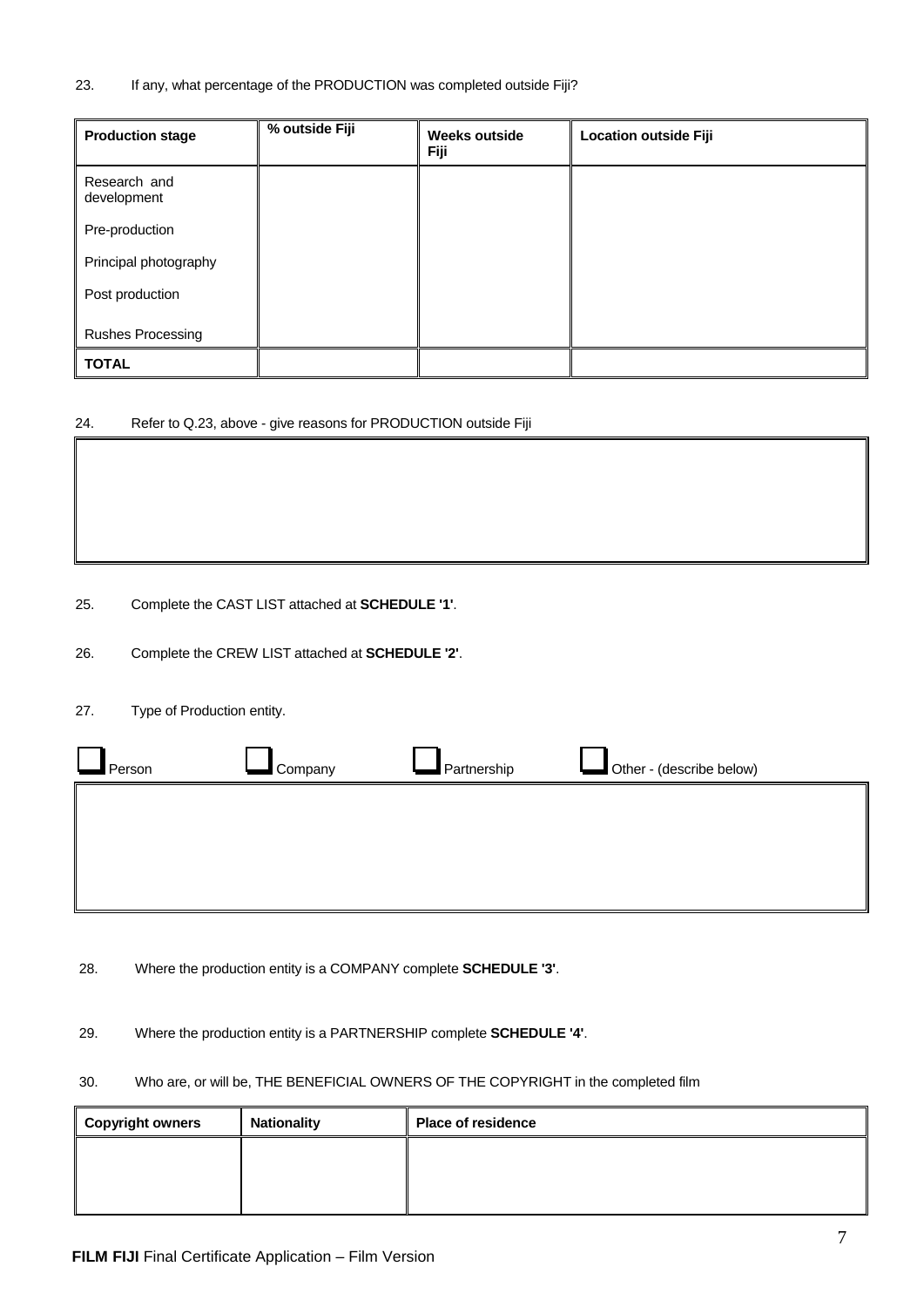31. Are any of the beneficial copyright owners of the completed film NON-RESIDENT PERSON?

|--|

 $\sqrt{\mathsf{YES}}$  - if YES, give relevant details:

#### **INVESTORS**

32. Give all sources of funds, both Fijian and non-Fijian, used in making the completed film, INCLUDING GRANTS, INVESTMENTS, LOANS AND GUARANTEES (please complete **SCHEDULE '5'**):

| Source of funds | Type of support     | Amount \$ |
|-----------------|---------------------|-----------|
|                 |                     |           |
|                 |                     |           |
|                 |                     |           |
|                 |                     |           |
|                 |                     |           |
|                 |                     |           |
|                 |                     |           |
|                 |                     |           |
|                 | <b>TOTAL BUDGET</b> |           |

33. Did any non-resident person contribute to the funding of the completed film?

NO VES - if YES, give details.

34. Were there be any NON-CASH CONTRIBUTIONS to the making of the completed film e.g. use of studios, air tickets, use of facilities, deferred payments etc.



NO YES - if YES, list and describe in the box below contributions by non -resident persons and also resident persons.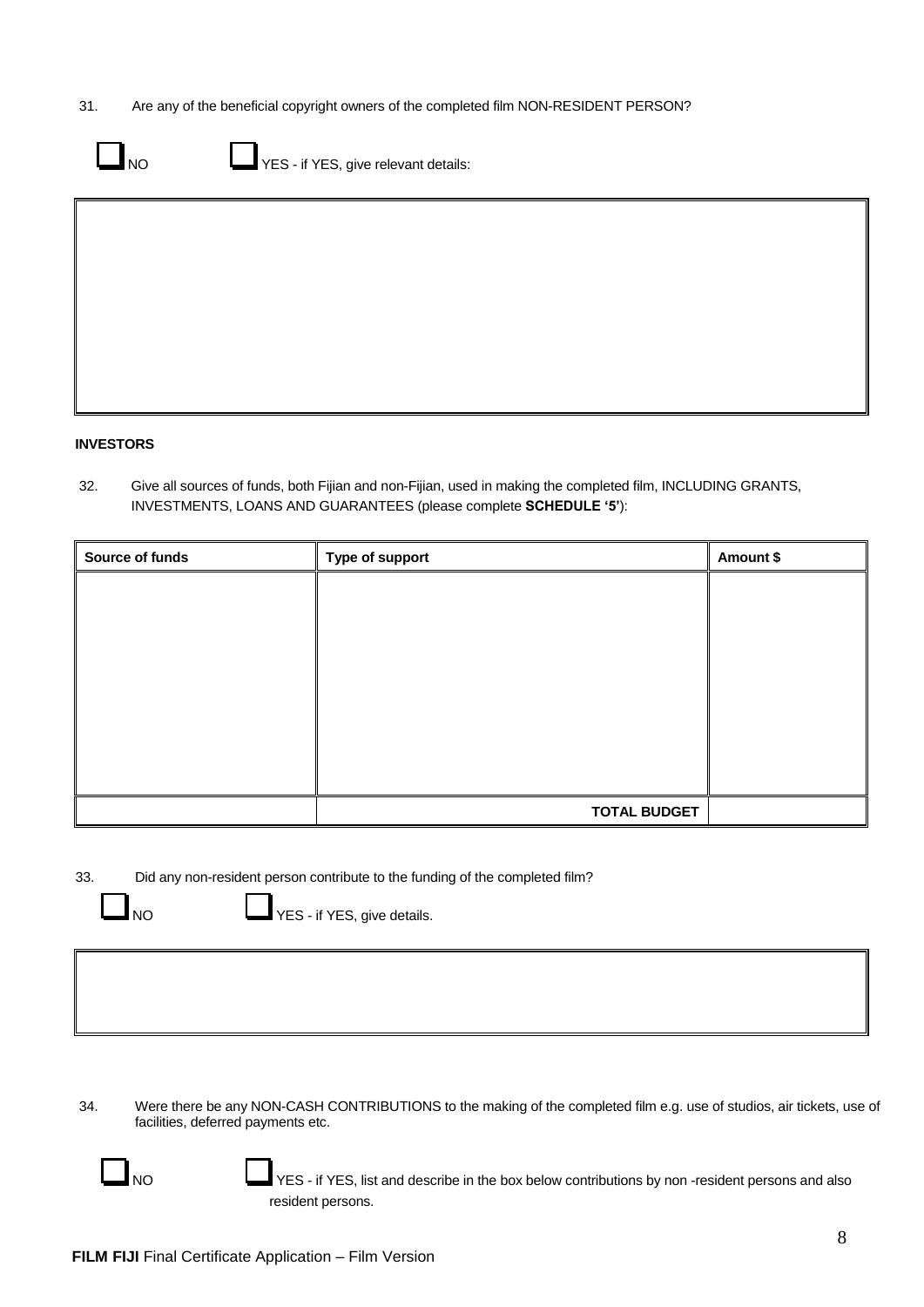| NAME of resident person     | Nature of Non-cash Contributions |
|-----------------------------|----------------------------------|
| NAME of Non-resident person | Nature of Non-cash Contributions |

35. Will any non-resident person (including script writers, cast or crew) share in the profit of the completed film or its related rights?

NO **I** YES - if YES, complete the table.

| Name of non-resident person | Nationality and place of<br>residence/incorporation | Details of profit share |
|-----------------------------|-----------------------------------------------------|-------------------------|
|                             |                                                     |                         |
|                             |                                                     |                         |
|                             |                                                     |                         |

36. Will any non-resident person listed as Crew Members, in Schedule 2 HAVE ANY RIGHTS, including the right to be consulted, to veto, or to give approval with respect to the copyright in the completed film or its exploitation? This includes any such rights under distribution agreements.

NO YES - If YES, give details in the box below of such rights and attach copies of all executed agreements:

37. Where RIGHTS ARE OR WILL BE GIVEN under Q 36, provide details:

| Name | <b>Nationality</b> | <b>Country of Residency</b><br>for last two years (from<br>date of application) if not<br>Fiii | Periods and dates of residency |
|------|--------------------|------------------------------------------------------------------------------------------------|--------------------------------|
|      |                    |                                                                                                |                                |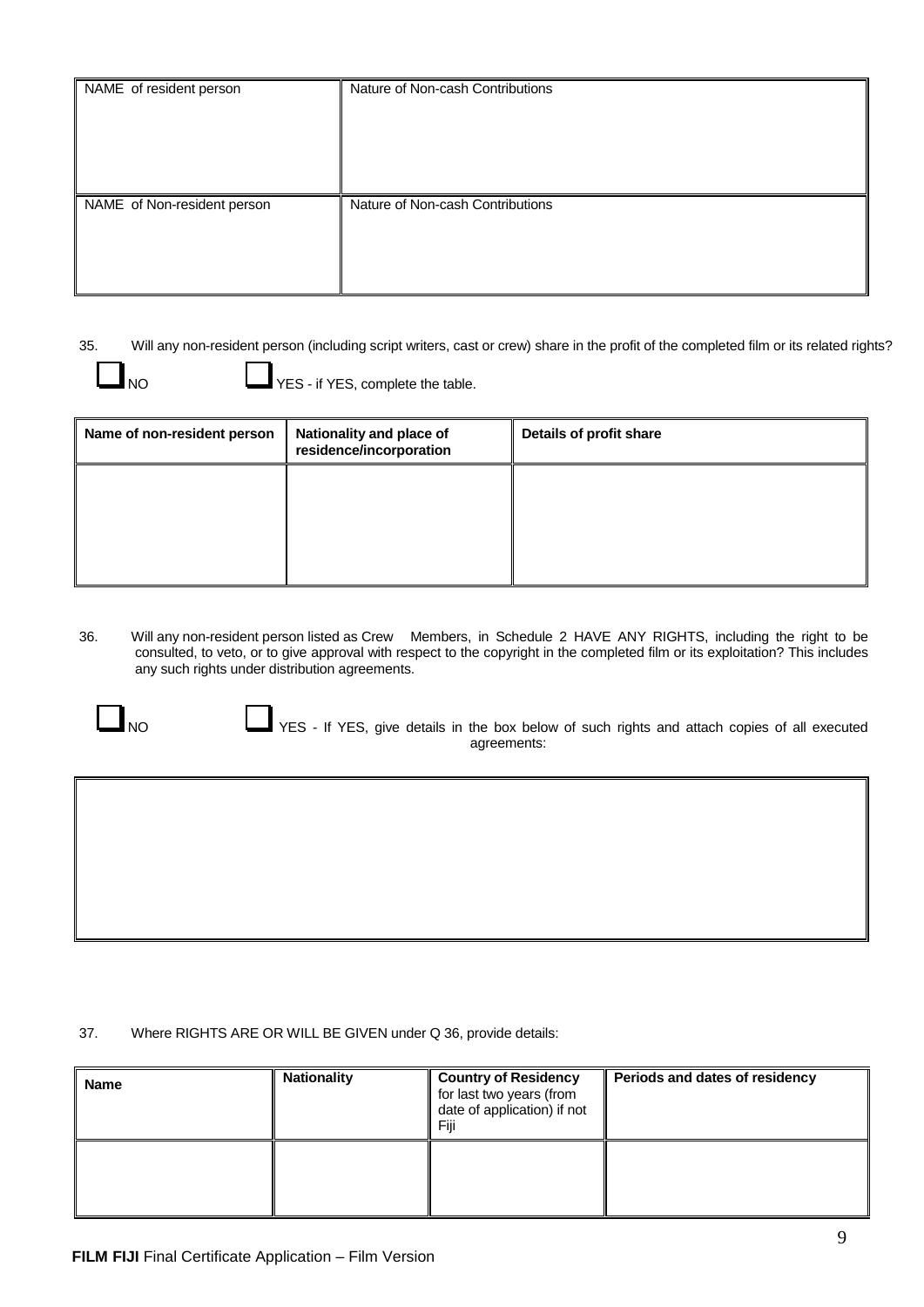38. Have you enclosed the following?

This application will only be processed once the items (listed below) are provided to Film Fiji.

| ATTACHMENTS CHECKLIST √ If attached                                               |
|-----------------------------------------------------------------------------------|
| <b>Detailed Expenditure</b>                                                       |
| Independent Audit Report                                                          |
| Documents showing compliance with the requirements of the Provisional Certificate |
| <b>Shooting Script</b>                                                            |
| VHS tapes and/or DVDs of the completed production with final end credits          |
| <b>Broadcast Masters</b>                                                          |
| Copy of press kit                                                                 |
| Samples of the spin-off merchandising                                             |
| Full cast & crew list and addresses                                               |
| Application fee                                                                   |
| Documentation at questions 12, 20, 22                                             |
| Agreement at question 36                                                          |
| Schedules 1, 2, 3, 4 and 5                                                        |

٭ **PLEASE NOTE: An Applicant should attach any further document or information which it considers relevant to this application.**

APPLICANT'S SIGNATURE *(section 31(b))*

I HEREBY apply to Film Fiji for a **Final Certificate** for the purposes of Division 3 of Part 3 of the Income Tax (Film-making and Audio Visual Incentives) Regulations 2016*.*

Applicant's signature and seal **Date** 

Please mail to: **Film Fiji** Ground Floor Civic House Victoria Parade GPO Box 18080 Suva Fiji Email Web [info@film-fiji.com](mailto:info@film-fiji.com.fj) [www.film-fiji.com](http://www.film-fiji.com/)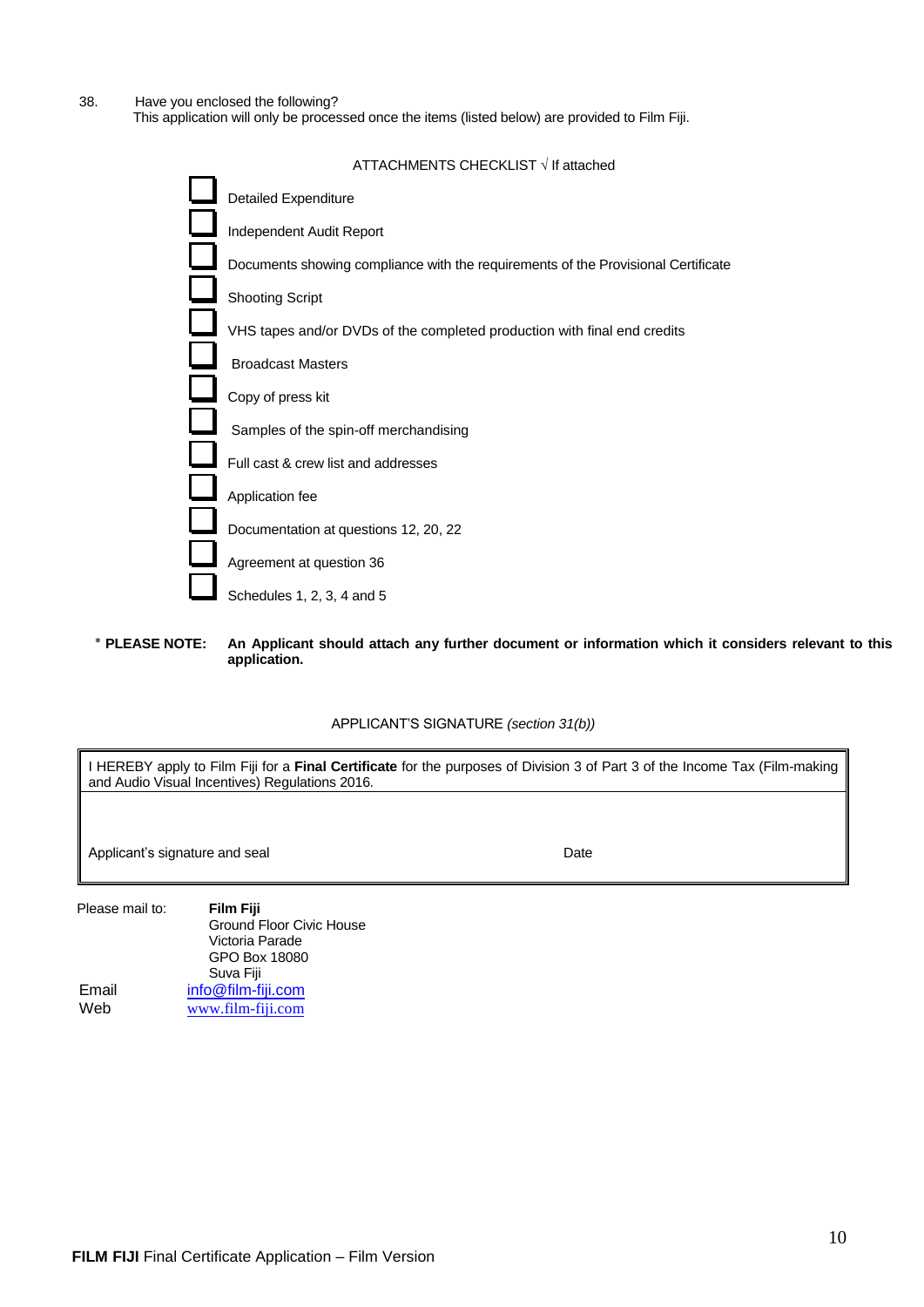### **SCHEDULE 1—DETAILS OF CAST MEMBERS** (Q 25 refers)

(Identify principal cast by letter 'P' after the name) - **Note: In case of animated films cast includes voices.** 

| <b>Name</b> | <b>Nationality</b> | Place(s) of residence for last two years<br>(from date of application) if NOT Fiji | Character<br>portrayed |
|-------------|--------------------|------------------------------------------------------------------------------------|------------------------|
|             |                    |                                                                                    |                        |
|             |                    |                                                                                    |                        |
|             |                    |                                                                                    |                        |
|             |                    |                                                                                    |                        |
|             |                    |                                                                                    |                        |
|             |                    |                                                                                    |                        |
|             |                    |                                                                                    |                        |
|             |                    |                                                                                    |                        |
|             |                    |                                                                                    |                        |
|             |                    |                                                                                    |                        |
|             |                    |                                                                                    |                        |
|             |                    |                                                                                    |                        |

For a cast member who is NOT an Fijian citizen AND whose habitual place of residence and work for the last two years (from date of application) has NOT been Fiji, give reasons for the choice of that person. Attach copies of agreements, if available.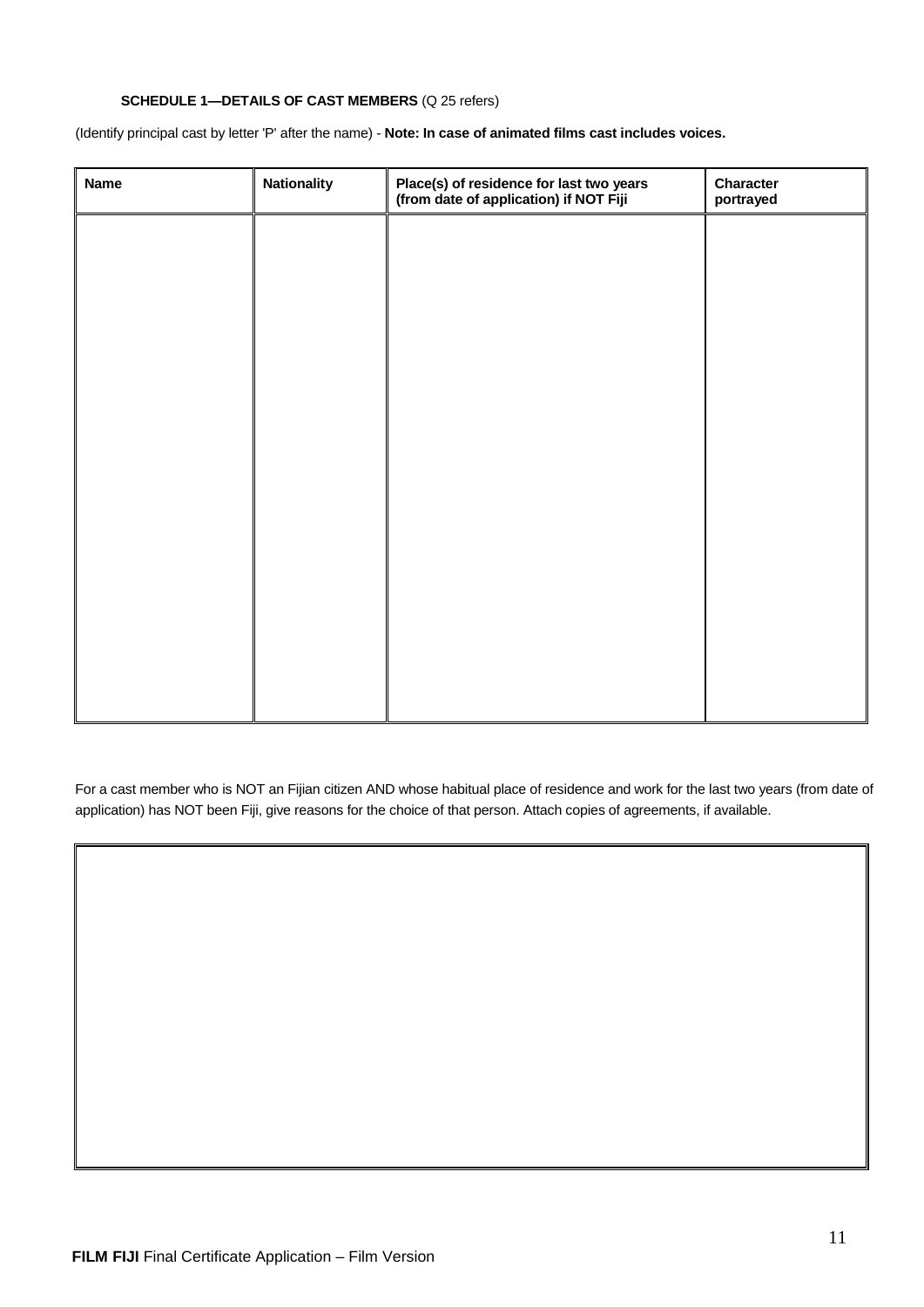## **SCHEDULE 2—DETAILS OF CREW MEMBERS** (Q 26 refers)

| <b>Name</b> | <b>Nationality</b> |
|-------------|--------------------|
|             |                    |
|             |                    |
|             |                    |
|             |                    |
|             |                    |
|             |                    |
|             |                    |
|             |                    |
|             |                    |
|             |                    |
|             |                    |
|             |                    |
|             |                    |
|             |                    |
|             |                    |
|             |                    |
|             |                    |
|             |                    |
|             |                    |
|             |                    |
|             |                    |
|             |                    |
|             |                    |
|             |                    |
|             |                    |

\* *NOTE Identification essential for documentary films to be shot outside Fiji.*

For a crew member who is NOT a Fijian citizen AND whose habitual place of residence and work for the last two years (from date of application) has NOT been Fiji, give reasons for the choice of that person. Attach copies of agreements, if available.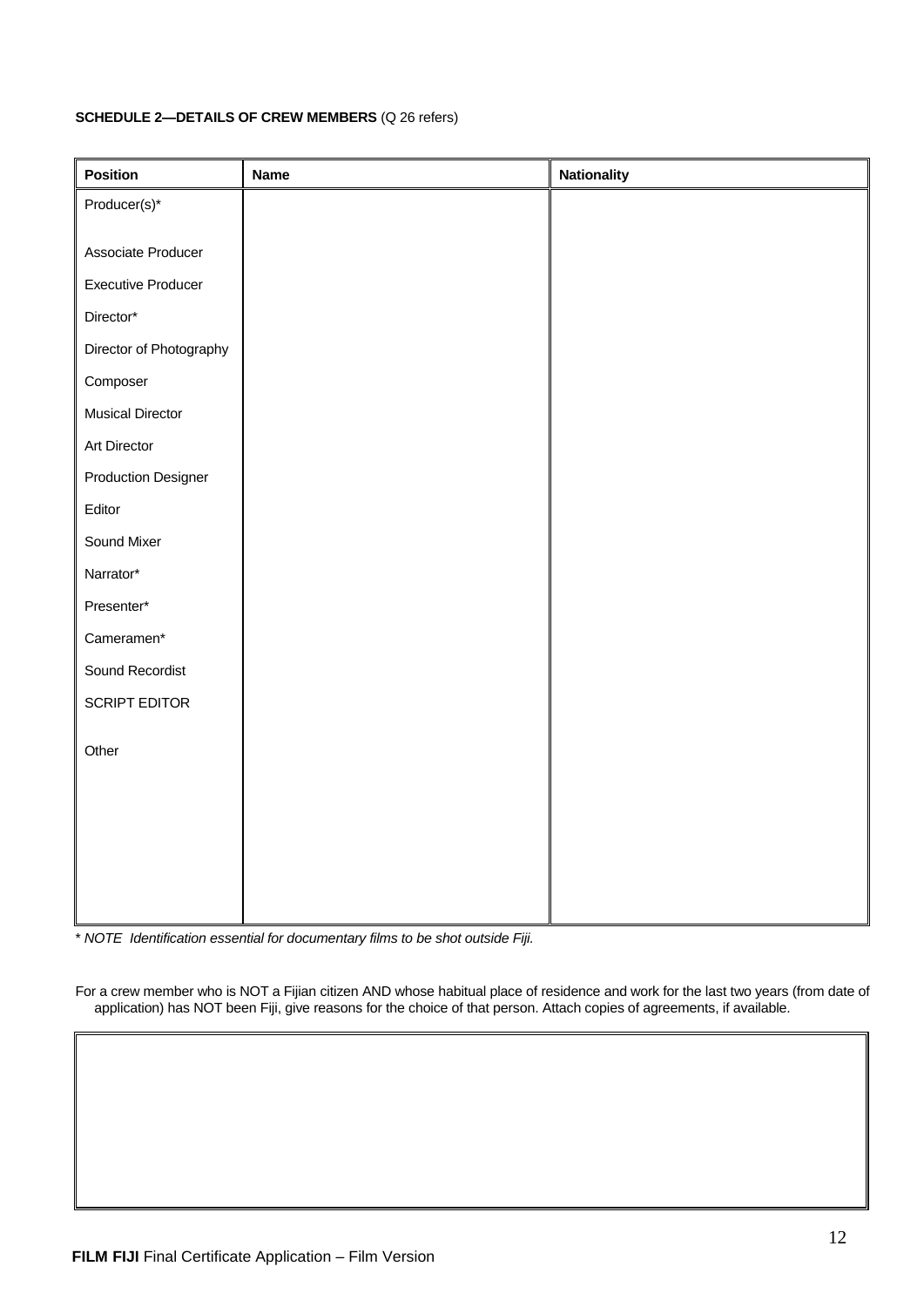# **SCHEDULE 3—THE PRODUCTION ENTITY, IF A COMPANY** (Q 28 refers)

| <b>Beneficial owners of</b><br>shares in the company | <b>Nationality</b> | Place(s) of residence for last two<br>years (from date of application) if not<br>Fiji | % beneficial interest in the<br>company (specify voting power<br>of any non-Fijian interest) |
|------------------------------------------------------|--------------------|---------------------------------------------------------------------------------------|----------------------------------------------------------------------------------------------|
|                                                      |                    |                                                                                       |                                                                                              |
|                                                      |                    |                                                                                       |                                                                                              |
|                                                      |                    |                                                                                       |                                                                                              |
|                                                      |                    |                                                                                       |                                                                                              |
|                                                      |                    |                                                                                       |                                                                                              |
|                                                      |                    |                                                                                       |                                                                                              |
|                                                      |                    |                                                                                       |                                                                                              |
|                                                      |                    |                                                                                       |                                                                                              |
|                                                      |                    |                                                                                       |                                                                                              |
|                                                      |                    |                                                                                       |                                                                                              |
|                                                      |                    |                                                                                       |                                                                                              |
|                                                      |                    |                                                                                       |                                                                                              |
|                                                      |                    |                                                                                       |                                                                                              |
|                                                      |                    |                                                                                       |                                                                                              |
|                                                      |                    |                                                                                       |                                                                                              |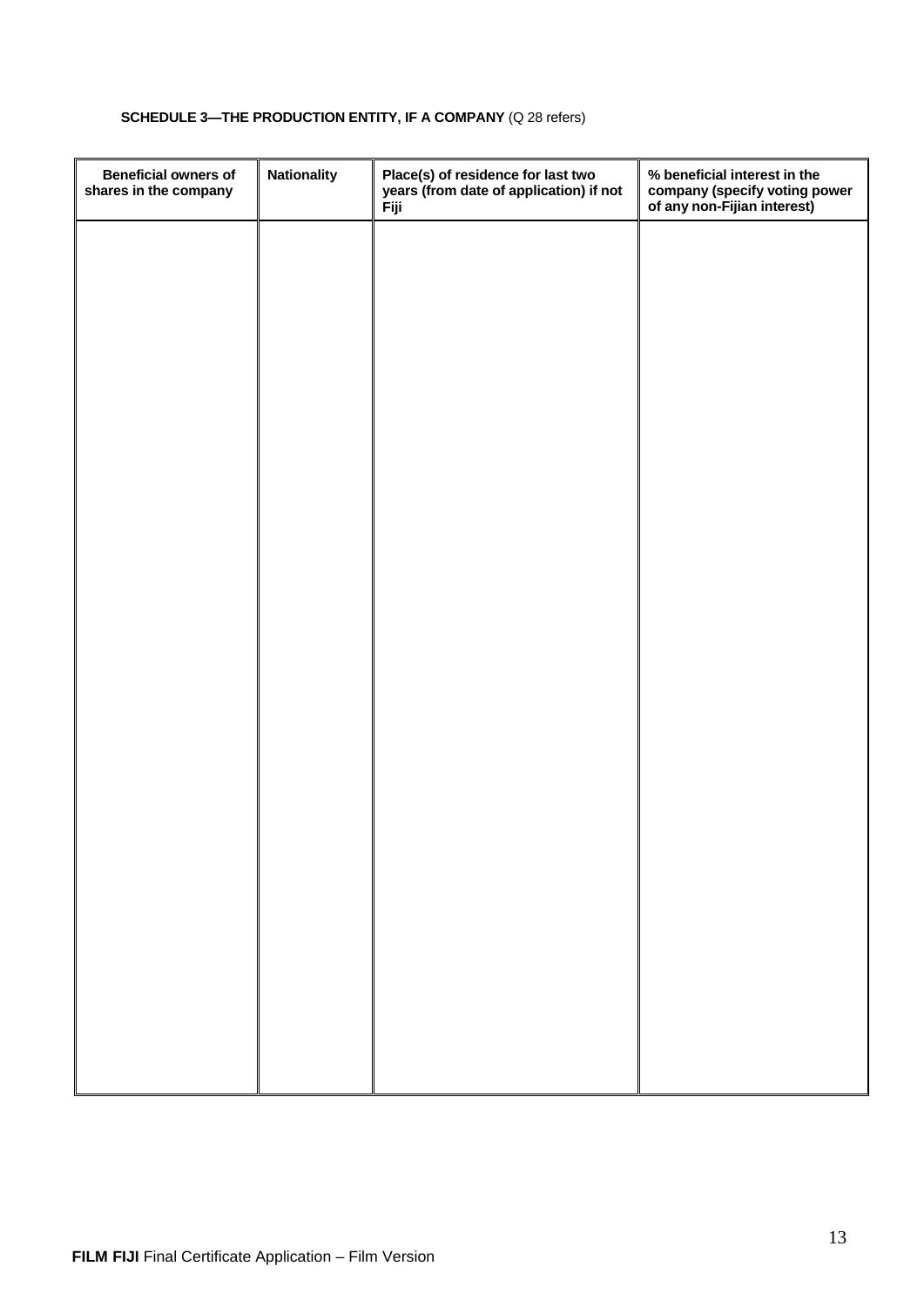# **SCHEDULE 4 - THE PRODUCTION ENTITY IS A PARTNERSHIP** (Q 29 refers)

| Name of partners | <b>Nationality</b> | Place(s) of residence for last two<br>years<br>(from date of application) if not Fiji | Number of shares/units in<br>partnership and % profit to<br>which entitled |
|------------------|--------------------|---------------------------------------------------------------------------------------|----------------------------------------------------------------------------|
|                  |                    |                                                                                       |                                                                            |
|                  |                    |                                                                                       |                                                                            |
|                  |                    |                                                                                       |                                                                            |
|                  |                    |                                                                                       |                                                                            |
|                  |                    |                                                                                       |                                                                            |
|                  |                    |                                                                                       |                                                                            |
|                  |                    |                                                                                       |                                                                            |
|                  |                    |                                                                                       |                                                                            |
|                  |                    |                                                                                       |                                                                            |
|                  |                    |                                                                                       |                                                                            |
|                  |                    |                                                                                       |                                                                            |
|                  |                    |                                                                                       |                                                                            |
|                  |                    |                                                                                       |                                                                            |